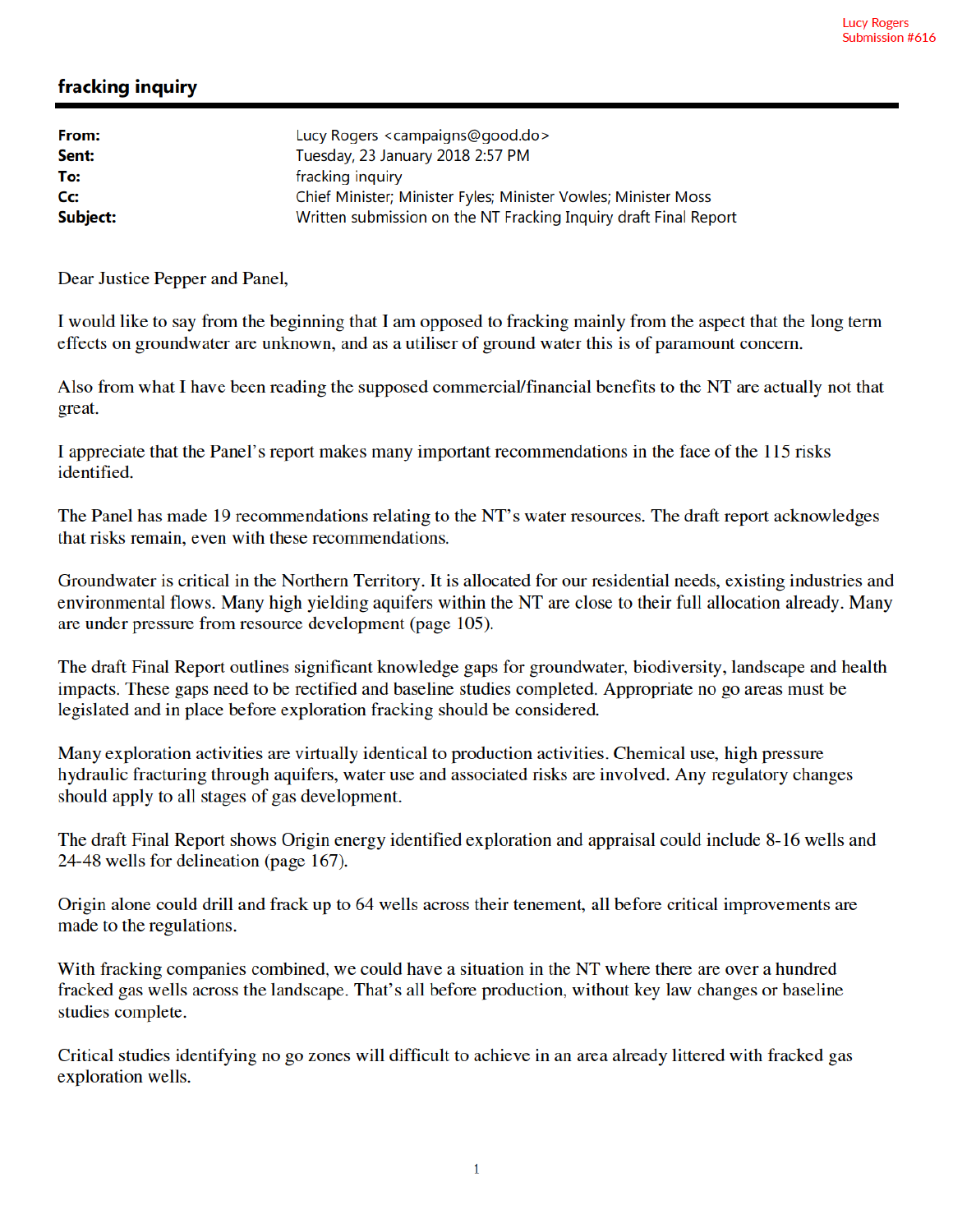I support the swath of new regulations and legislation required to try and protect landholders and water. However, that work needs to happen before the oil and gas industry is permitted to start fracking in the Northern Territory again.

The below critical recommendations must be improved and work completed BEFORE EXPLORATION fracking takes place.

Recommendation 5.1 (Enforceable code of practice for abandonment of onshore gas wells)

Recommendation 5.6 (Wastewater management framework)

Recommendation 7.1 (Water Act amended for shale extraction licence and payment for water)

Recommendation 7.4 (Strategic regional environmental and baseline assessment (SREBA), including a regional groundwater model, be developed and undertaken)

Recommendation 8.4 (Fire management plan and 10 year baseline assessment)

Recommendation 9.2 (Code of practice be developed and implemented for monitoring, detection and reporting of methane emissions)

Recommendation 10.1 (Human Health Risk Assessment prepared and approved)

Recommendation 12.11 (Social impact management plan) This recommendation should also be extended to allow for the legal right to say 'no' to fracking.

Recommendation 14.1 (Design and implement a full cost recovery system for fracking regulation)

Recommendation 14.16 (Legislation to regulate seismic surveys, drilling, hydraulic fracturing, and well abandonment)

Recommendation 14.18 (Fit and proper person test)

Recommendation 15.1 (Strategic regional environmental and baseline assessment (SREBA) undertaken and no go zones implemented)

In the NT there is a saying, "Once you frack you can't go back." Exploration fracking is no different. The studies, legal improvements and no-go zones suggested by the panel are critical. They must be actioned before any further fracking exploration.

Let's not wait until the production phase to put in place critical new regulations and laws. We must avoid delays to the protection of the Northern Territory's water, landscapes and people.

Thank you for considering my feedback on this critical matter for the future of the Northern Territory.

Yours sincerely, Lucy Rogers

This email was sent by Lucy Rogers via Do Gooder, a website that allows<br>people to contact you regarding issues they consider important. In accordance with web protocol FC 3834 we have set the FROM field of this email to our generic no-reply address at campaigns@good.do, however Lucy provided an email address which we included in the REPLY-TO field.